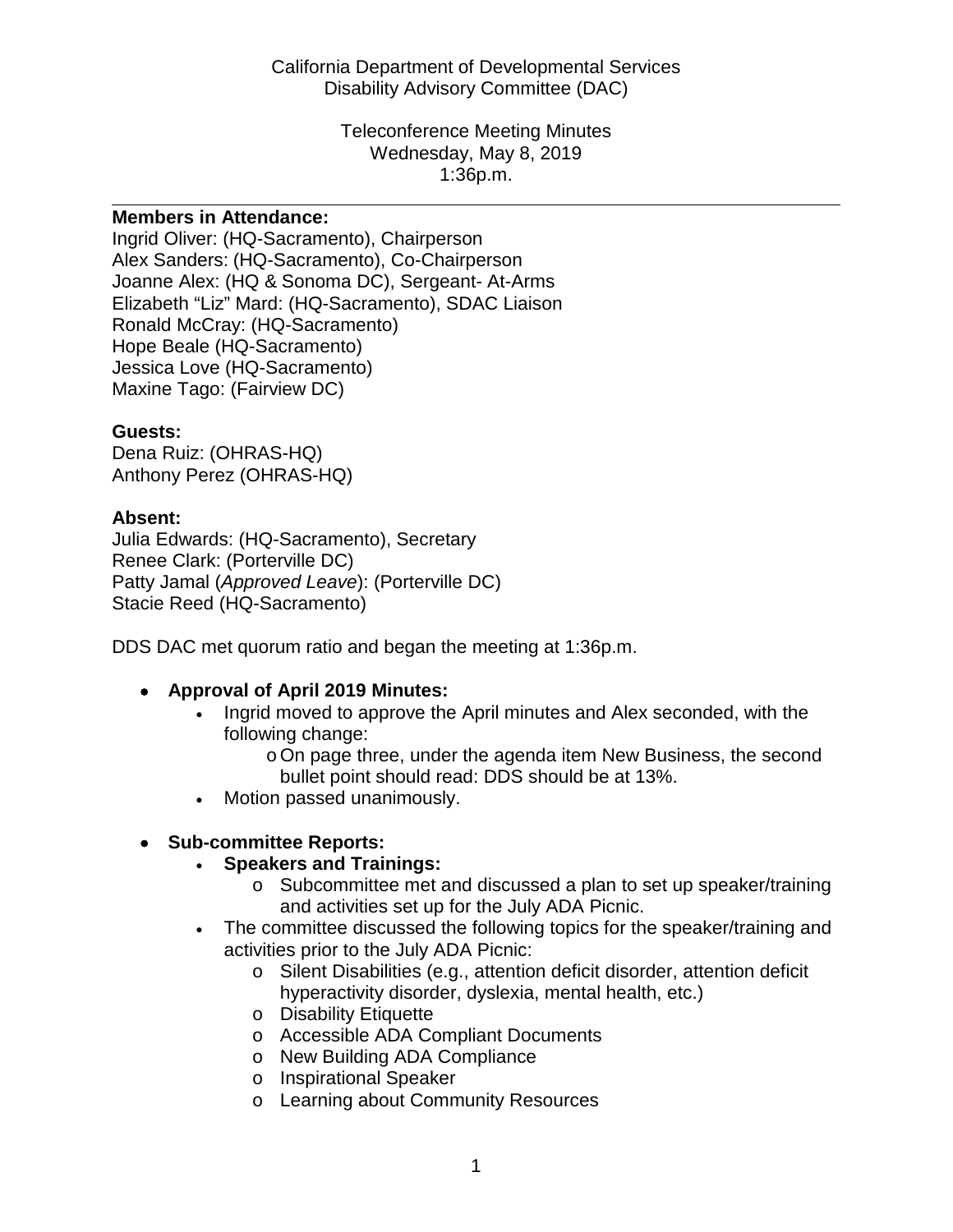Wednesday, May 8, 2019 1:36p.m. Teleconference Meeting Minutes

- The committee suggested to have an award recognition during the speaker/training and activities.
- A question about staff/employee recognition will be included in the survey.

- These training topics, including the question about employee/staff recognition will be sent directly to Dena for approval from the Director's Office (DO).
- survey for distribution to staff. • Upon approval from the DO, Alex will submit an ITD request and create a
- trainings, and award recognitions for staff. • Dena will obtain information from a different Agency on how they conduct
- Joanne Alex will no longer be available to participate in this subcommittee.

# • **DAC Recruitment and Renewals:**

- One of the individuals was not eligible to become a member; however, three applications were approved.
- Jessica, Hope, and Stacie were welcomed.
- **Signage and Logo:** 
	- None at this time.
- **ADA Taskforce:** 
	- ADA compliance concerns. • The building manager has been receptive to DAC working with her on
	- Some concerns have been addressed; however, this is a work-inprogress.
- **DDS DAC Homepage:** 
	- Ideas have been shared; however, there are no further updates.
- **Announcements:** 
	- None at this time.
- **Old Business:** 
	- • Liz discussed a survey that should go out to staff on learning about different disabilities.
	- Liz also discussed the possibility of providing education to each section about reasonable accommodations for individuals with different disabilities.
- **New Business:** 
	- **LEAP Updates:**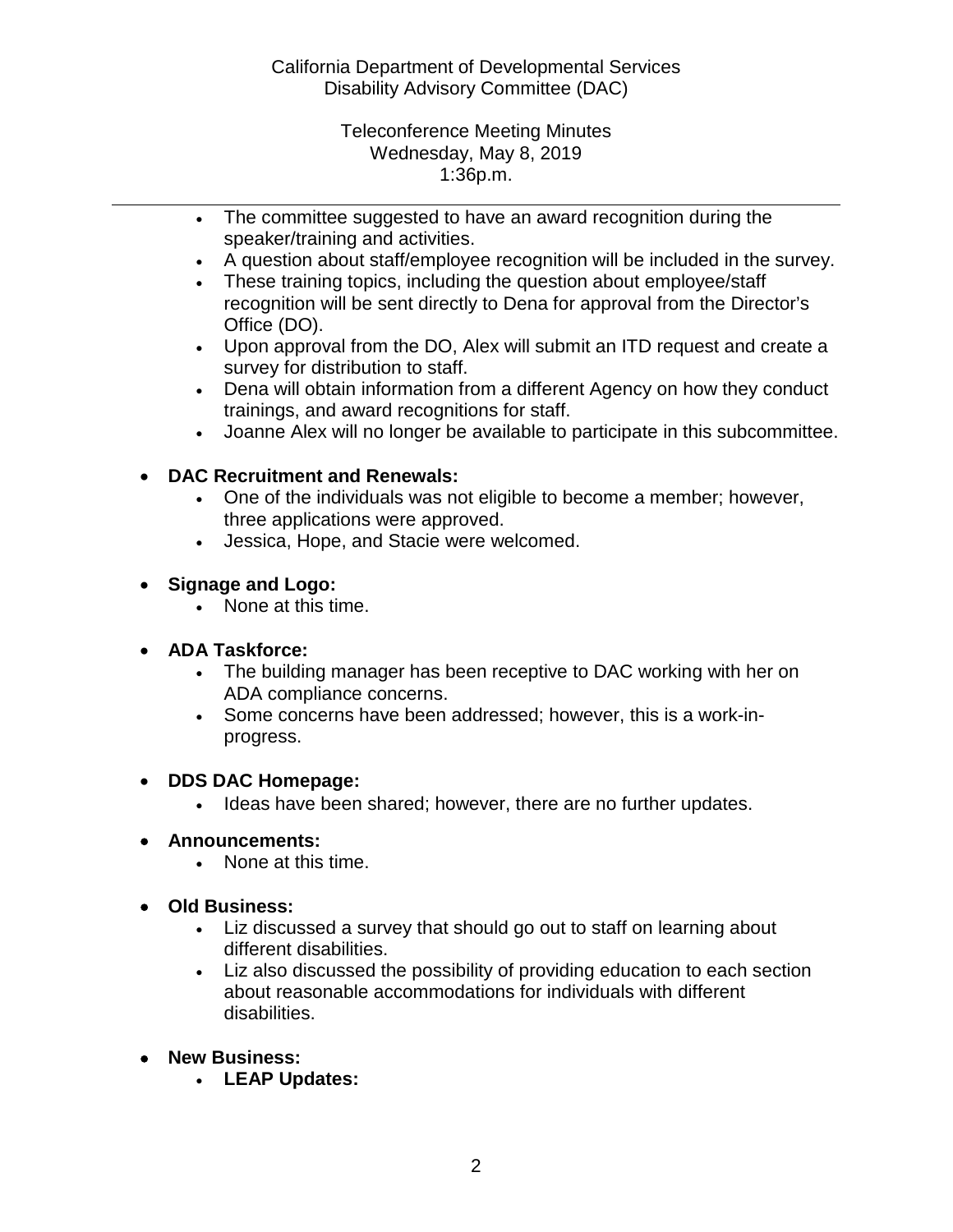Disability Advisory Committee (DAC) California Department of Developmental Services

> Wednesday, May 8, 2019 1:36p.m. Teleconference Meeting Minutes

o Current positions through LEAP are the Staff Services Analyst and Program Technician.

- Analyst (AGPA) classifications and above. o California Department of Human Resources (CalHR) is attempting to add LEAP positions for Associate Governmental Program
- o Individuals in OT (LEAP) positions can now apply for SSA (LEAP) positions.
- o DDS' Human Resources hired someone in LEAP.
- o Individuals who are LEAP certified can take LEAP exams and apply for LEAP positions.
- oThe contacted person at CalHR for LEAP-related questions is Jerry Gibbins.
- oThe committee discussed that it would be helpful to learn how to get LEAP certified.
- database only allows up to nine (9) months and the probation will oSome LEAP positions may require a 1-year probationary period; however, the State Controller's Office and State Personnel Board's end at nine (9) months.
- o For individuals in a LEAP position, an evaluation is needed every 30 days for either 6 or 9 months, or 1 year.

## • **DAC Officer Elections:**

- $\circ$  Ingrid resigned her position as the DAC Chairperson.
- oJulia has been nominated for as the new DAC Chairperson and will complete Ingrid's term.
- oThe committee voted for Julia to be the new DAC Chairperson.
- oThe motion passed unanimously.
- oJoanne may be resigning her position as Sergeant of Arms. The position may be available, but she will inform the committee during the June meeting.
- oThe Secretary position is available, if any members are interested.
- oOfficer elections are held in January, and elections occur in February.

## • **OHRAS Workforce Analysis:**

- $\circ$  In 2017, 9 individuals with disabilities were hired.
- o In 2018, 22 individuals with disabilities were hired.
- Office for review. The report is not yet final. oThe analysis is due in June 2019 and was sent to the Director's
- oThe committee can contact Anthony for any questions regarding the report.